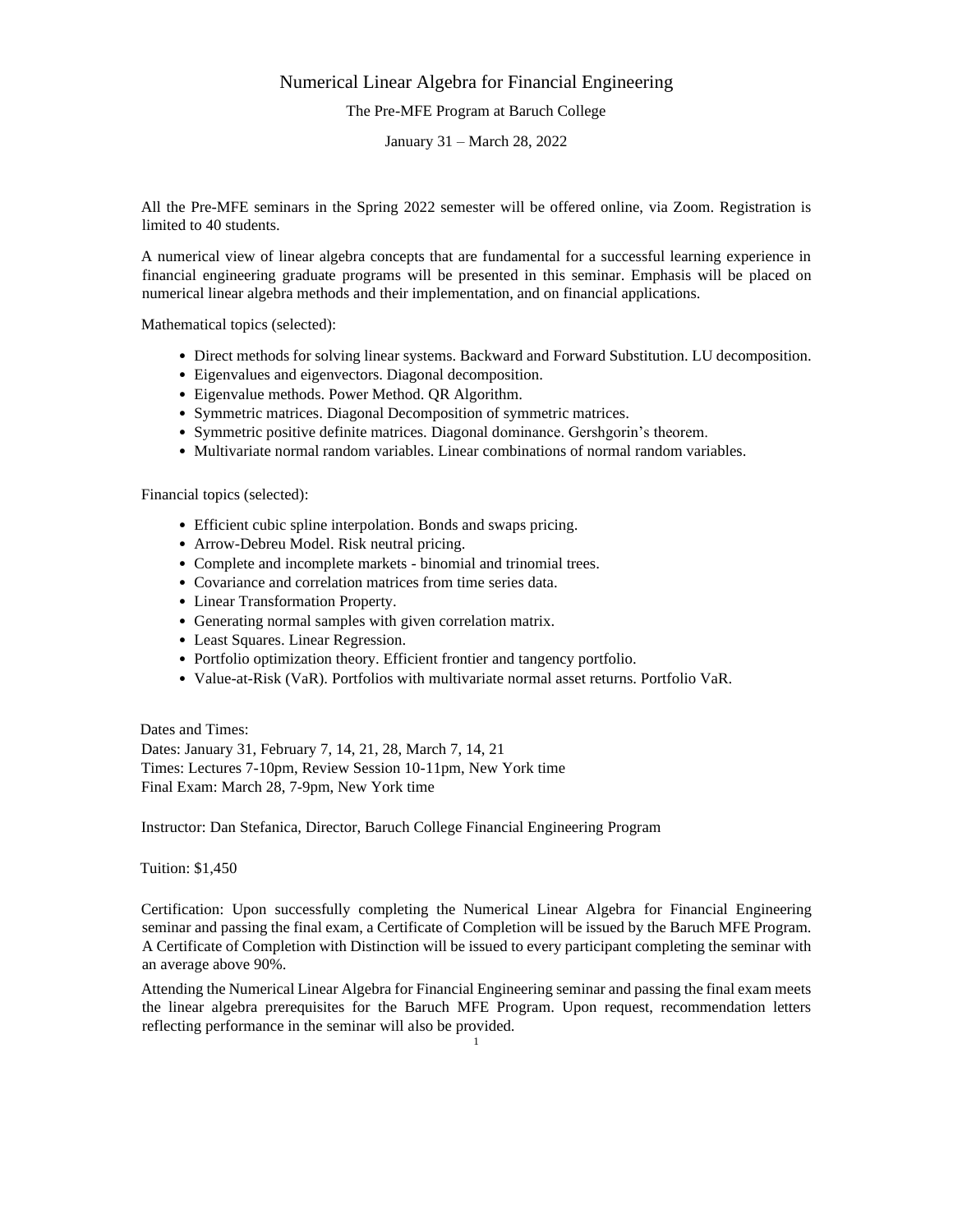Registration: To register or to receive more information about the Numerical Linear Algebra for Financial Engineering seminar, send an email to baruch.mfe@baruch.cuny.edu.

## Textbooks:

"A Linear Algebra Primer for Financial Engineering", by Dan Stefanica, FE Press, 2014. "Solutions Manual – A Linear Algebra Primer for Financial Engineering", by Dan Stefanica, FE Press, 2014.

Prerequisites: Students should read in advance the following sections from the textbook:

Chapter 1, Sections 1.1 - 1.5 (not 1.1.1, 1.2.1, 1.4.1) Chapter 4, Sections 4.1 - 4.3 Chapter 5, Section 5.1 and do the following exercises: Chapter 1, Section 1.7: # 1, 2, 4, 6-10 Chapter 4, Section 4.7: # 1-8, 11-13, 15, 16

## Detailed Syllabus

### Session 1:

- Vectors and matrices. Matrix column form and row form. Vector–vector, matrix–vector and matrix– matrix multiplication.
- Transpose of a matrix. Symmetric matrices.
- Matrix rank, nullspace and range of a matrix. Linear independent vectors.
- Non-singular matrices and the inverse of a matrix. The determinant of a matrix.
- Diagonal matrices. Matrix multiplication by diagonal matrices.

Financial Applications:

- Covariance matrix computation from time series data.
- Matrix setup for a one period market model example.
- Payoff matrix. Replication of derivative securities. Redundant securities.
- Converting between covariance and correlation matrices.

## Session 2

- Special families of matrices and their properties: lower triangular matrices, upper triangular matrices, banded matrices.
- Solving linear systems corresponding to upper and lower triangular matrices.
- Forward substitution. Backward substitution. Operation count.
- Forward and backward substitution for bidiagonal matrices.
- LU decomposition. Uniqueness of the LU decomposition.
- Pseudocode for the LU decomposition. Operation count.
- Linear system solution using the LU decomposition.

Financial Applications:

- Bond pricing and discount factors.
- Finding discount factors using forward and backward substitution.
- Finding discount factors using the LU decomposition.

## Session 3:

- Solving multiple linear systems corresponding to the same matrix.
- Computing the inverse of a non–singular matrix using the LU algorithm.
- LU decomposition without pivoting for tridiagonal matrices.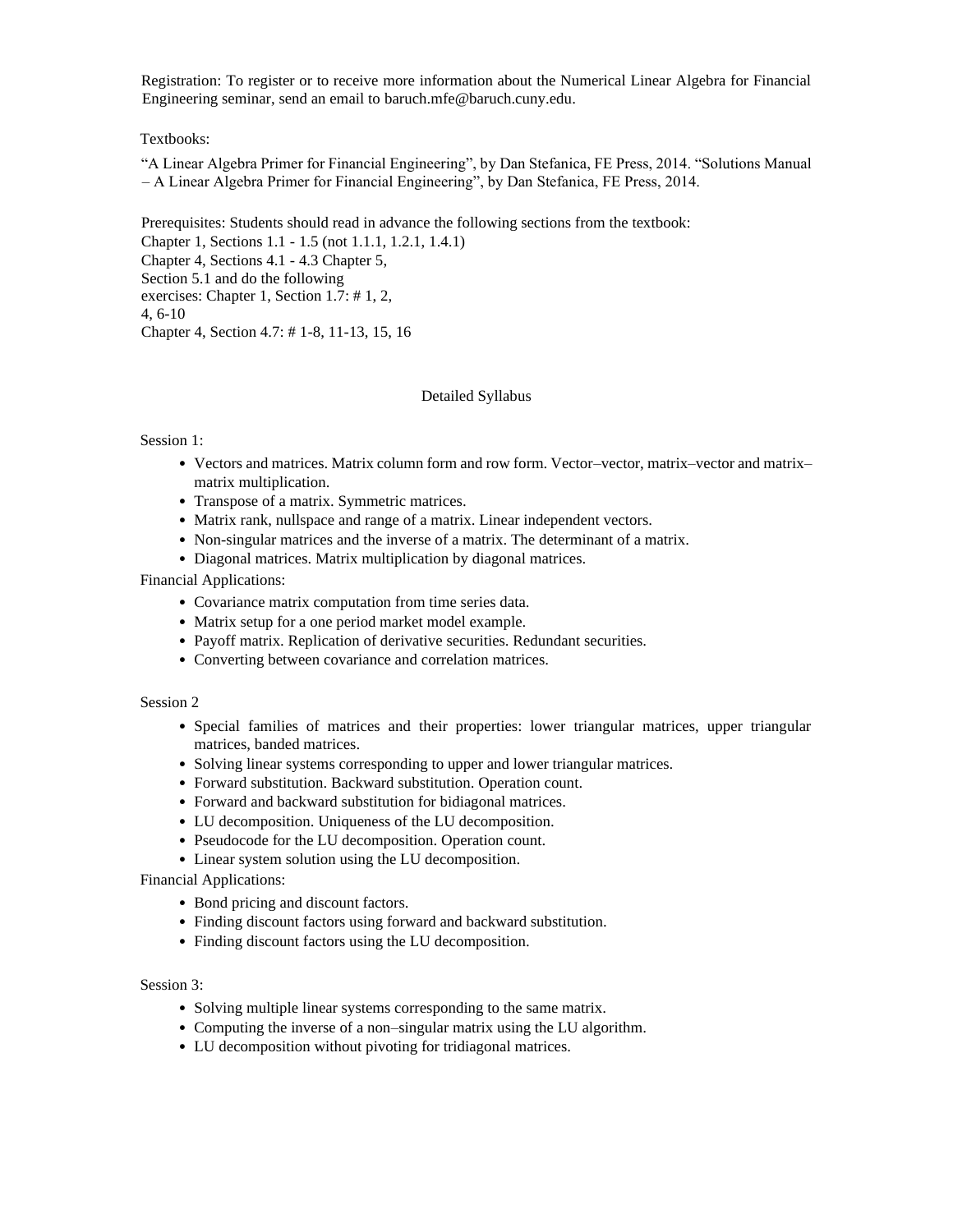- The need for pivoting.
- Permutation matrices.
- LU decomposition with row pivoting.
- Identifying non–singular matrices using the LU algorithm.
- Eigenvalues and eigenvectors. Existence and multiplicities.
- The characteristic polynomial of a matrix.
- Linear independence of eigenvectors.

Financial Applications:

- Cubic spline interpolation.
- Cubic spline interpolation for interest rate curves.

Session 4: The Arrow-Debreu one period market model.

- Redundant securities and replicable securities.
- Complete markets.
- Arbitrage Pricing Theory. Arbitrage-free markets. Portfolio arbitrage.
- Fundamental Theorem of Asset Pricing.
- State Prices. Elementary insurance contracts.
- Risk-neutral probability and risk-neutral pricing.
- Example of a complete market: the one-period binomial model.
- Binomial tree pricers.
- Arbitrage for negative insurance contracts prices.
- Incomplete markets.
- Example of an incomplete market: the one-period trinomial model.
- One period index options market models.

Session 5:

- The diagonal form of a matrix. Diagonalization of matrices with a full set of eigenvectors.
- Diagonally dominant matrices. Gershgorin's theorem and its applications.
- Eigenvalues and eigenvectors of tridiagonal symmetric matrices.
- Inner product.
- Orthogonality. Orthogonal vectors and orthogonal matrices.
- Symmetric matrices. Properties: real eigenvalues, full set of orthogonal eigenvectors.
- The diagonal form of a symmetric matrix.
- Symmetric positive definite matrices and symmetric semipositive definite matrices.
- Diagonally dominant symmetric matrices with positive diagonal entries.
- Eigenvalues of symmetric positive definite and symmetric semipositive definite matrices.
- Sylvester's Criterion for positive definite matrices and semipositive definite matrices.
- Summary of positive definitness criteria for symmetric matrices.

### Session 6:

- Cholesky decomposition.
- Existence and uniqueness of the Cholesky decomposition for symmetric positive definite matrices.
- Pseudocode and operation count for the Cholesky decomposition.
- Solving multiple linear systems corresponding to the same symmetric positive definite matrix.
- Computing the inverse and the determinant of a symmetric positive definite matrix.
- Identifying symmetric positive definite matrices using the Cholesky decomposition algorithm.
- Cholesky decomposition of tridiagonal symmetric positive definite matrices.
- Optimal linear solvers for tridiagonal symmetric positive definite matrices.
- Covariance and correlation matrices of random variables.